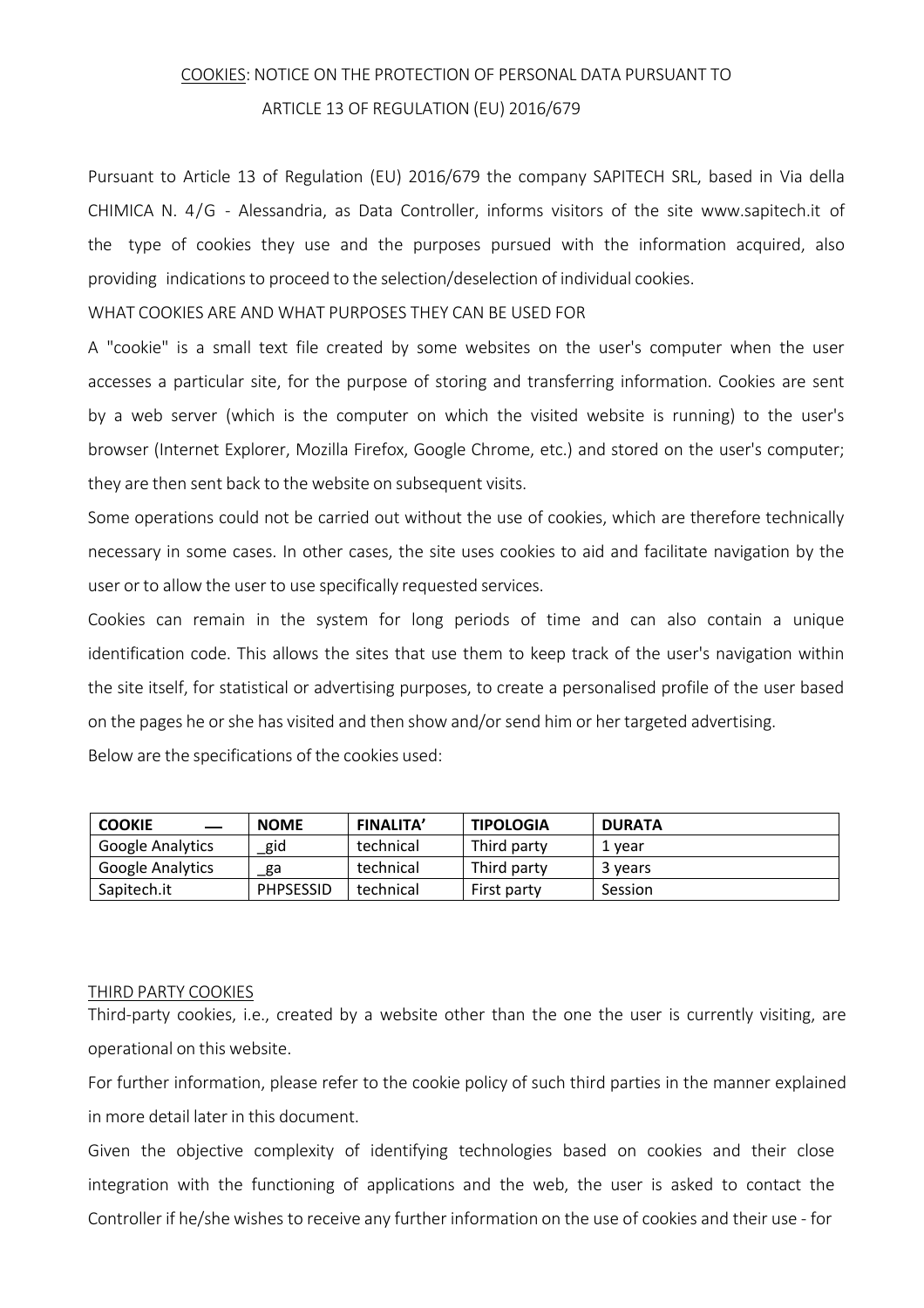example by third parties ‐ carried out through this site.

In particular, users are informed that the web analysis service that issues cookies used by the Controller is "Google Analytics".

To consult Google's privacy policy regarding the Google Analytics service, as well as to express your consent to the use of the aforementioned cookies, please refer to the following website http://www.google.com/intl/it/analytics/privacyoverview.html

#### PROCESSING METHODS

Data processing is carried out through computer procedures or, in any case, through telematic means and paper supports by people authorised by the Controller, specifically trained to guarantee the respect and protection of the personal data processed.

The Controller shall ensure that all appropriate security measures are taken as required by legislation for its retention.

#### COOKIE DESELECTION AND ACTIVATION

Most browsers (Internet Explorer, Firefox, Chrome, etc.) are configured to accept cookies. However, cookies stored on the hard disk of your device can be deleted and it is also possible to disable cookies by following the instructions provided by the main browsers at the following links:

Chrome

Firefox

Internet Explorer

#### COMMUNICATION AND DISSEMINATION – RECIPIENTS

The collected data may be communicated to:

Third parties appointed as external data processors (e.g., IT assistance, web-marketing, telemarketing companies, etc.)

Public and/or private third parties and competent authorities that can access the data by law; the data will not be disseminated, sold or exchanged with third parties without the express consent of the data subject.

DATA TRANSFER ABROAD TO COUNTRIES OUTSIDE THE EUROPEAN ECONOMIC AREA

We inform you that the Controller does not currently transfer your personal data to a third country or to an international organisation.

Should you decide to transfer your personal data to a third country or to an international organisation, such transfer will only take place in the presence of an adequacy decision of the European Commission or, in the case of transfers referred to in Article 46 or 47, or in Article 49, second paragraph, only if there is express reference to appropriate or adequate guarantees and the means to obtain a copy of such data, or the place where it was made available.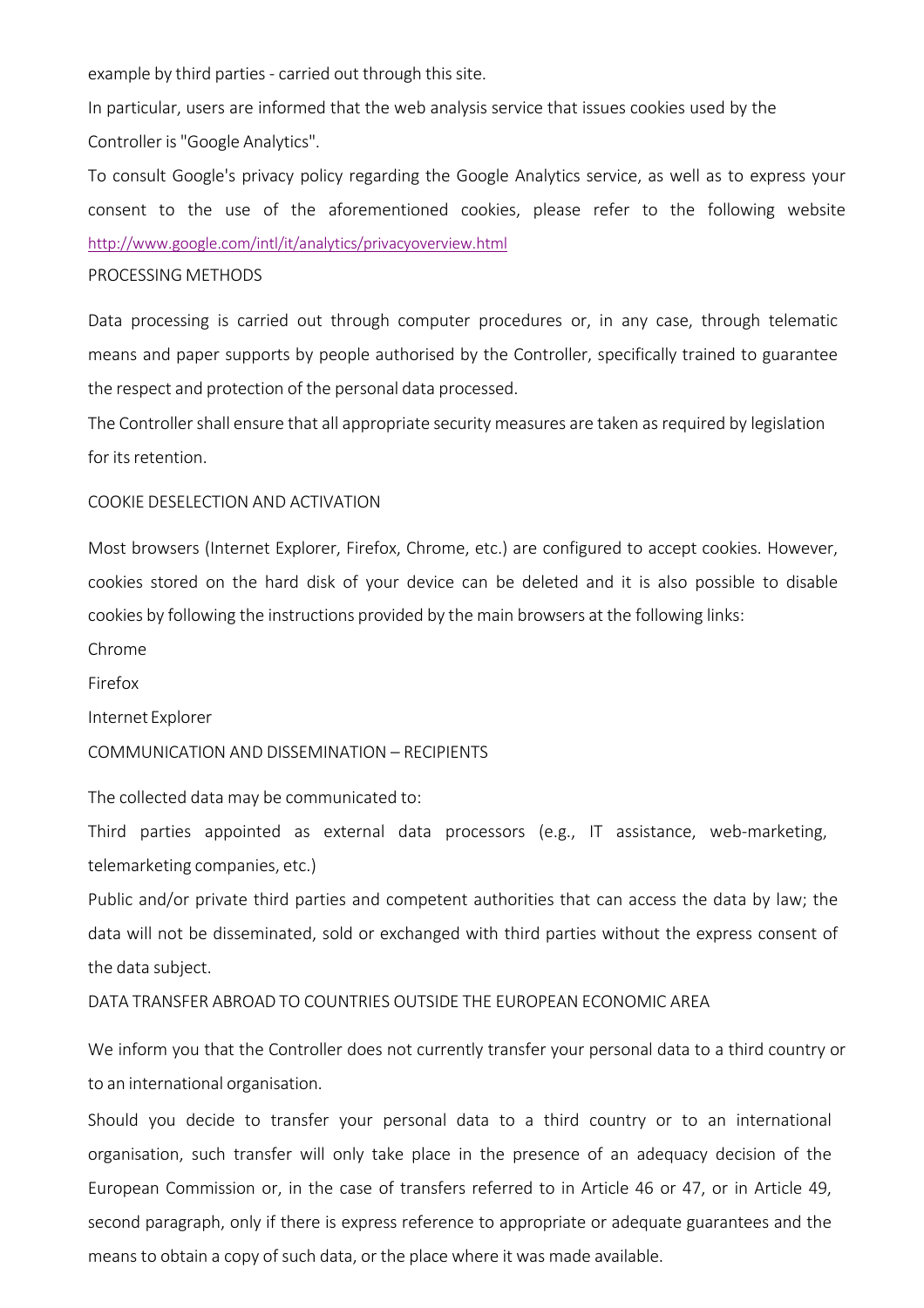# RIGHTS OF THE DATA SUBJECTS

Data subjects, to whom the personal data refers, are entitled to exercise their rights as shown

below at any time:

| Art. 7 - Right to             | The data subject shall have the right to withdraw his or her consent             |
|-------------------------------|----------------------------------------------------------------------------------|
| withdraw consent              | at any time. The withdrawal of consent shall not affect the                      |
|                               | lawfulness of processing based on consent before its withdrawal.                 |
|                               | Prior to giving consent, the data subject shall be informed thereof. It          |
|                               | shall be as easy to withdraw as to give consent.                                 |
| Art. 15 - Right of access     | The data subject shall have the right to obtain from the controller              |
|                               | confirmation as to whether or not personal data concerning him or                |
|                               | her are being processed, and, where that is the case, access to the              |
|                               | personal data and to the information regarding processing.                       |
| <u> Art. 16 - Right to</u>    | The data subject shall have the right to obtain from the controller              |
| <u>rectification</u>          | without undue delay the rectification of inaccurate personal data                |
|                               | concerning him or her. Considering the purposes of the processing,               |
|                               | the data subject shall have the right to have incomplete personal                |
|                               | data completed, including by means of providing a supplementary                  |
| <u> Art. 17 - Right to</u>    | The data subject shall have the right to obtain from the controller              |
| erasure (right to be          | the erasure of personal data concerning him or her without undue                 |
| <u>forgotten)</u>             | delay and the controller shall have the obligation to erase personal             |
|                               | data without undue delay.                                                        |
| <u>Art. 18 - Right to the</u> | The data subject shall have the right to obtain from the controller              |
| restriction of processing     | restriction of processing where one of the following applies:                    |
|                               | the accuracy of the personal data is contested by the data<br>a)                 |
|                               | subject, for a period enabling the controller to verify the accuracy of          |
|                               | the personal data;                                                               |
|                               | b) the processing is unlawful, and the data subject opposes the                  |
|                               | erasure of the personal data and requests the restriction of its use<br>instead; |
|                               | c) the controller no longer needs the personal data for the purposes             |
|                               | of the processing, but it is required by the data subject to establish,          |
|                               | exercise or defend a right in court;                                             |
|                               | d) the data subject has objected to processing pursuant to Article               |
|                               | 21, paragraph 1, pending the verification whether the legitimate                 |
|                               | grounds of the controller override those of the data subject.                    |
| Art. 21 - Right to            | The data subject shall have the right to object at any time for                  |
| object                        | reasons relating to his or her particular situation, to the processing           |
|                               | of personal data concerning him or her pursuant to Article 6,                    |
|                               | paragraph 1, letters e) or (f), including profiling based on those               |
|                               | provisions.                                                                      |
| Art. 22 - Right to not be     | The data subject shall have the right not to be subject to a decision            |
| subject to automated          | based solely on automated processing, including profiling, which                 |
| decision-making,              | produces legal effects concerning him or her or similarly                        |
| including profiling           | significantly affects him or her.                                                |
|                               |                                                                                  |
|                               |                                                                                  |